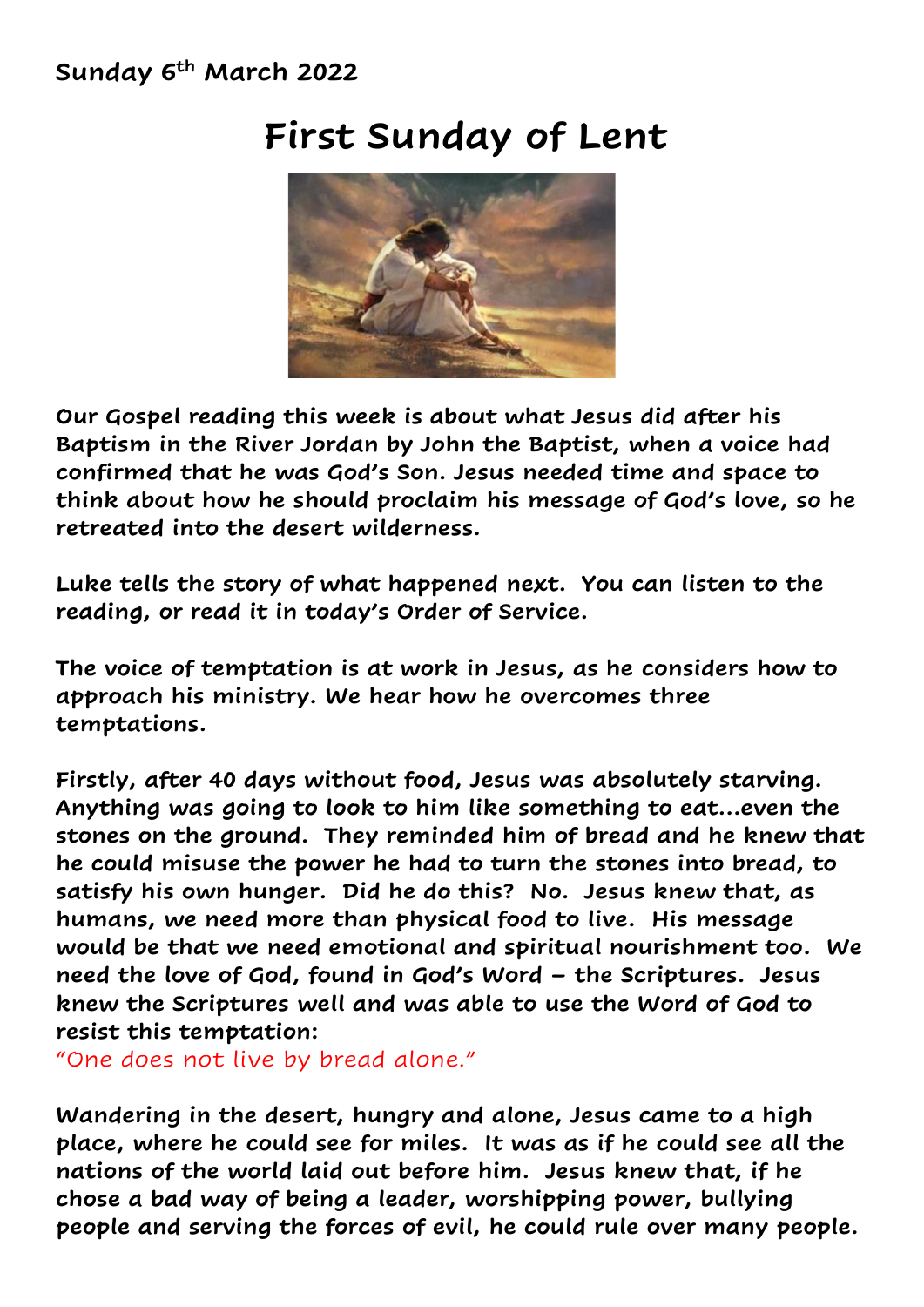**Again, his knowledge of the Scriptures helped him to do what was right:**

"Worship the Lord your God, and serve only him."

**Jesus knew he had the power to do all sorts of things that would prove just who he was. He imagined himself right at the top of the Temple and knew that, if he threw himself off, God would protect him. After all, it said so in the Scriptures!**

"He will command his angels concerning you, to protect you", and "On their hands they will bear you up, so that you will not dash your foot against a stone."

**But Jesus knew that testing whether God would save him would be wrong and wasn't the right way to bring people to God. He recalled another verse:**

"Do not put the Lord your God to the test."

**Jesus finished his time in the desert without giving in to the temptation to do things the human way. He would go about his ministry in God's way.**

**We can learn from Jesus about doing things the heavenly way, rather than the earthly way. We are all human, but when we are tempted to do things we know are wrong, we can ask for God's help.** 

**We keep the 40 days of Lent to try and grow closer to God ourselves, as we prepare for Easter. Many people learn more about God during this time by reading the Bible and spending time in prayer.**

**What will you do?**

**How about:**

**Learning the three Scripture quotations in red above, to remind you of the temptations of Jesus?**

**Reading the story of Jesus in your Bible during Lent? You can find this in the Gospels of Matthew, Mark, Luke and John. You might find the Gospel of Mark shorter and most fun to read!**

**Trying to spend a short time every day talking to and listening to God (clue: we have two ears and only one mouth, because we learn more when we listen!)**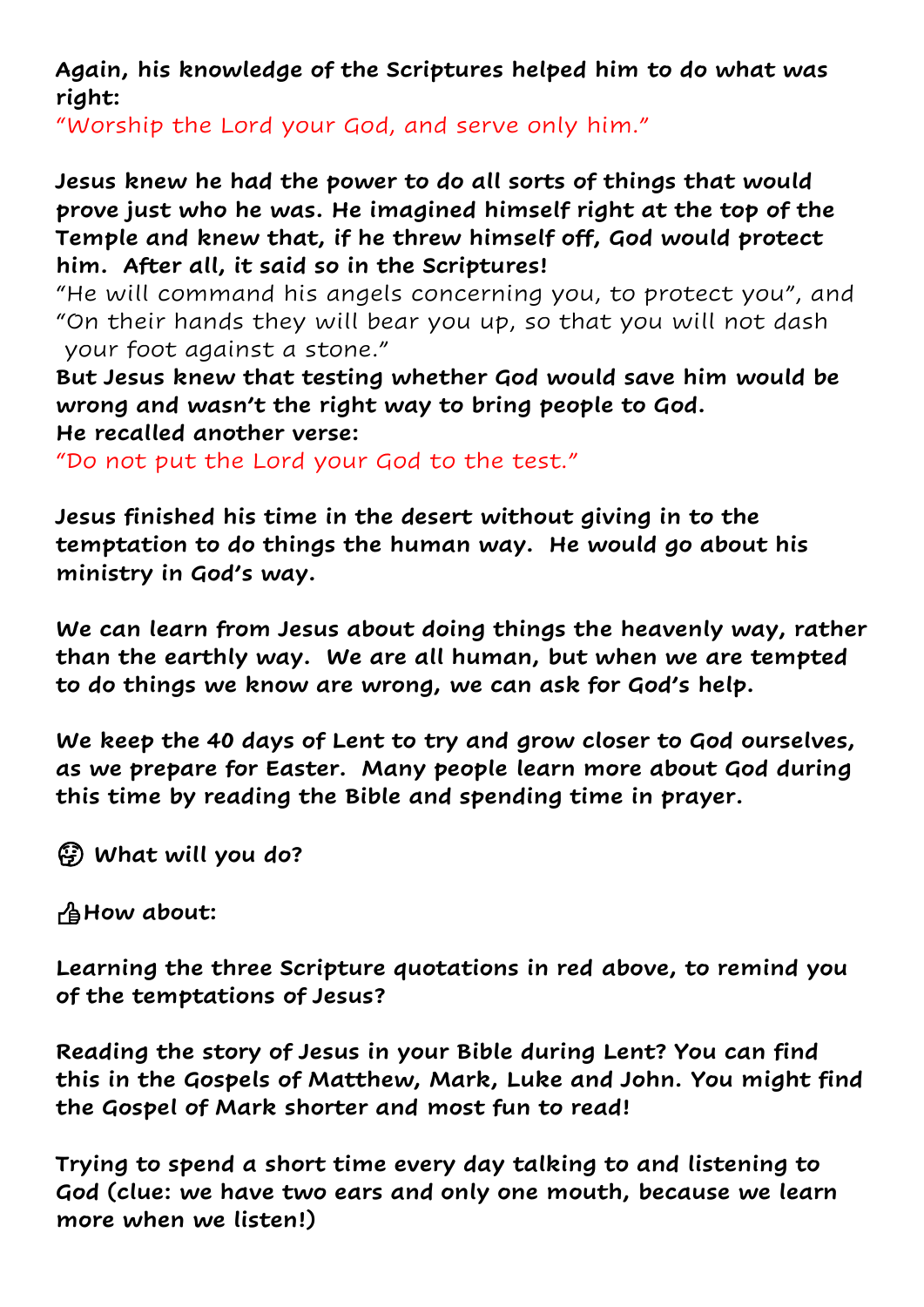**A prayer for this first week of Lent:**

**Father God, help us to turn to you and to your Word when we are tempted to do things that are wrong which might hurt others. Amen.**